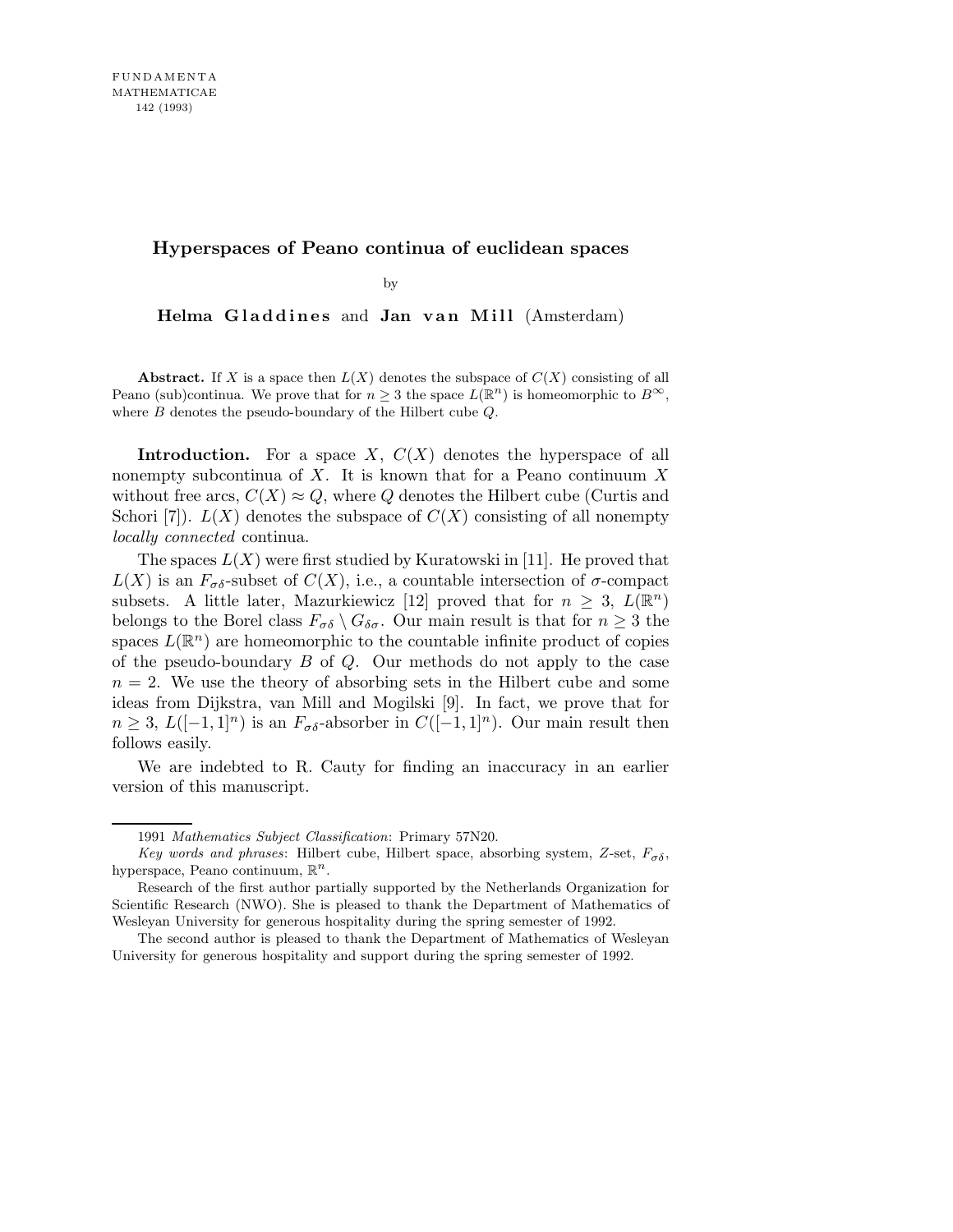Terminology. All spaces under discussion are separable and metrizable. For any space  $X$  we let  $d$  denote an *admissible* metric on  $X$ , i.e., a metric that generates the topology. If  $x \in X$  and  $\varepsilon > 0$  then

$$
B(x,\varepsilon) = \{ y \in X : d(x,y) < \varepsilon \} \quad \text{and} \quad B(x,\varepsilon) = \{ y \in X : d(x,y) \le \varepsilon \}
$$

denote the open and closed ball about x of radius  $\varepsilon$ , respectively.

As usual I denotes the interval [0, 1] and Q the Hilbert cube  $\prod_{i=1}^{\infty}[-1,1]_i$ with metric  $d(x,y) = \sum_{i=1}^{\infty} 2^{-(i+1)}|x_i - y_i|$ . In addition, s is the *pseudointerior* of Q, i.e.,  $s = \overline{\{x \in Q : (\forall i \in \mathbb{N}) | |x_i| < 1\}}$ . The complement B of s in  $Q$  is called the *pseudo-boundary* of  $Q$ . Any space that is homeomorphic to  $Q$  is called a *Hilbert cube*. If X is a set then the identity function on X will be denoted by  $1_X$ .

Let A be a closed subset of a space X. We say that A is a  $Z\text{-}set$  provided that every map  $f: Q \to X$  can be approximated arbitrarily closely by a map  $g: Q \to X \setminus A$ . A countable union of Z-sets is called a  $\sigma Z$ -set. A Z-embedding is an embedding the range of which is a Z-set.

Let  $M$  be a class of spaces that is topological and closed hereditary.

2.1. DEFINITION. Let X be a Hilbert cube. A subset  $A \subseteq X$  is called strongly M-universal in X if for every  $M \in \mathcal{M}$  with  $M \subseteq Q$ , every embedding  $f: Q \to X$  that restricts to a Z-embedding on some compact subset K of Q, can be approximated arbitrarily closely by a Z-embedding  $g: Q \to X$ such that  $g|K = f|K$  while moreover  $g^{-1}[A] \setminus K = M \setminus K$ .

2.2. DEFINITION. Let X be a Hilbert cube. A subset  $A \subseteq X$  is called an  $M$ -absorber in X if:

- $(1)$   $A \in \mathcal{M}$ ;
- (2) there is a  $\sigma Z$ -set  $S \subseteq X$  with  $A \subseteq S$ ;
- (3) A is strongly  $M$ -universal in X.

2.3. THEOREM  $([9])$ . Let X be a Hilbert cube and let A and B be M-absorbers for X. Then there is a homeomorphism  $h: X \to X$  with  $h[A] = B$ . Moreover, h can be chosen arbitrarily close to the identity.  $\blacksquare$ 

Absorbers for the class  $F_{\sigma}$  of all  $\sigma$ -compact spaces were first constructed by Anderson and Bessaga and Pełczyński. A basic example of such an absorber in Q is B. For details, see [2] and [14, Chapter 6]. The space  $B^{\infty}$ in  $Q^{\infty}$  is an absorber for the Borel class  $F_{\sigma\delta}$ . This was shown in Bestvina and Mogilski [3]; see also [9].

2.4. COROLLARY. Let  $X$  be a Hilbert cube and let  $A$  be an absorber in X for the Borel class  $F_{\sigma\delta}$ . Then there is a homeomorphism of pairs  $(Q^{\infty}, B^{\infty}) \approx (X, A)$ . In particular, A is homeomorphic to  $B^{\infty}$ .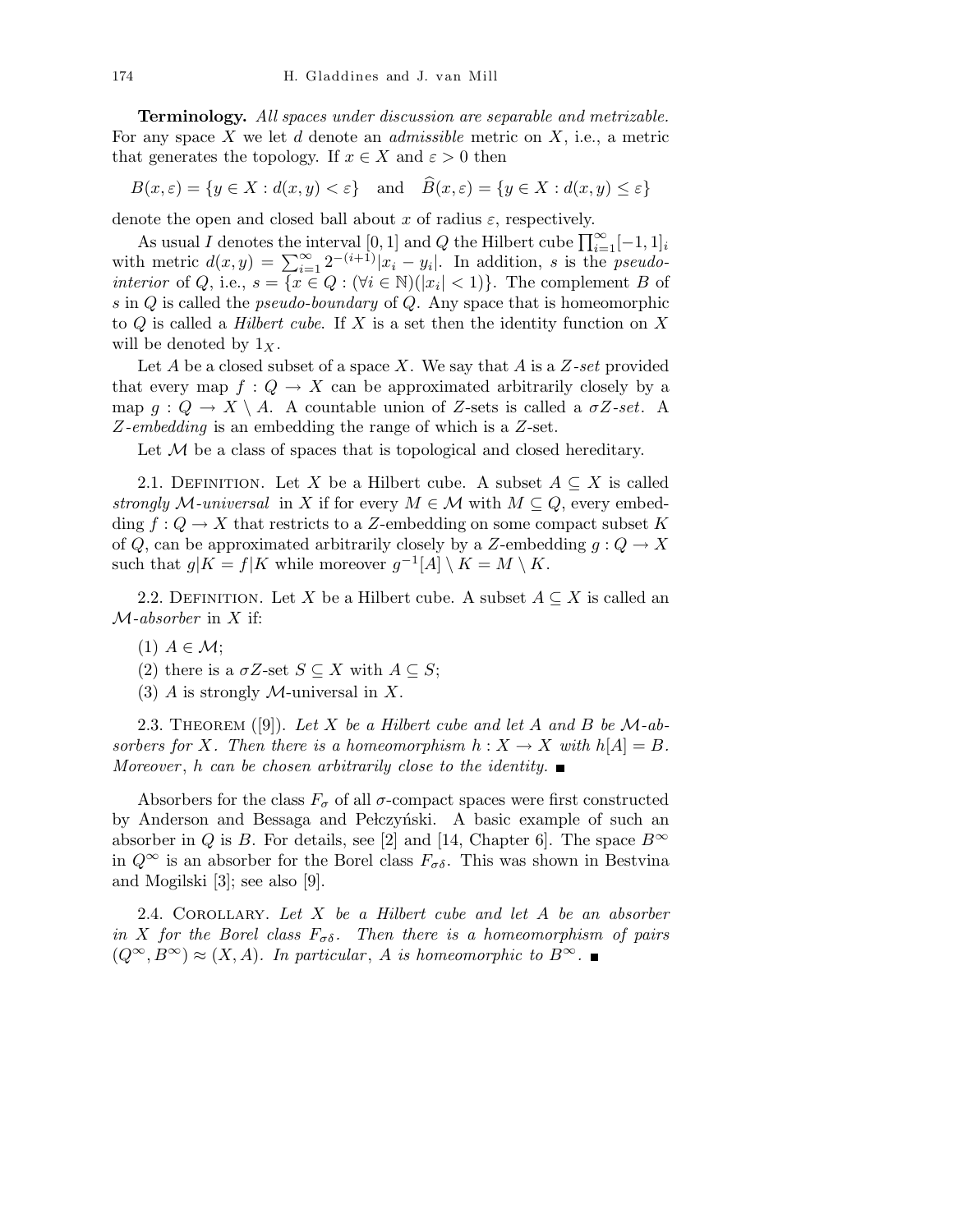In Dijkstra, van Mill and Mogilski [9] it was shown that the subspace

$$
c_0 = \{x \in s : \lim_{n \to \infty} x_n = 0\}
$$

is an  $F_{\sigma\delta}$ -absorber in Q.

The following result is of crucial importance in the proof of our main result.

2.5. THEOREM. The subspace

$$
\widehat{c}_0 = \{ x \in Q : \lim_{n \to \infty} x_n = 0 \}
$$

is an  $F_{\sigma\delta}$ -absorber in Q.

P r o o f. This follows by a trivial modification of the proof of the above quoted result in Dijkstra, van Mill and Mogilski [9].

The space  $B^{\infty}$  has been studied intensively in infinite-dimensional topology during the last years. For more information, see e.g. [3, 4, 10, 9, 8, 1].

If  $(X, d)$  is a space then  $2^X$  denotes the hyperspace of all nonempty compact subsets of X, topologized by the Hausdorff metric  $d_H$ . The subspace of  $2^X$  consisting of all nonempty subcontinua of X is denoted by  $C(X)$ . The subspace of  $C(X)$  consisting of all *locally connected* elements of  $C(X)$  is denoted by  $L(X)$ . Finally,  $\mathcal{F}(X) = \{F \in 2^X : F \text{ is finite}\}.$ 

We will need the following basic result.

2.6. THEOREM (Curtis  $[6]$ ). Let X be a nondegenerate Peano continuum. Then there is a homotopy  $H: 2^X \times I \to 2^X$  such that

(1)  $H_0 = 1_{2^X};$ 

(2) for all  $t \in (0,1], H_t[2^X] \subseteq \mathcal{F}(X)$ .

For background information on hyperspaces see Nadler [13].

**3. The space**  $L(X)$ . Let X be a continuum. As was mentioned in the introduction, Kuratowski [11] showed that  $L(X)$  is an  $F_{\sigma\delta}$ -subset of  $C(X)$ . For the sake of completeness and also for later use we will reprove this theorem.

To this end, for a continuum X and  $n \in \mathbb{N}$  define

 $\mathcal{A}(X)_n^m = \{C \in C(X) : C$  can be covered by  $\leq m$ 

subcontinua of diameter  $\leq 1/n$ .

A routine verification shows that each  $\mathcal{A}(X)_n^m$  is compact, and that

$$
L(X) = \bigcap_{n=1}^{\infty} \bigcup_{m=1}^{\infty} \mathcal{A}(X)_n^m.
$$

So  $L(X)$  is an  $F_{\sigma\delta}$ -subset of  $C(X)$ .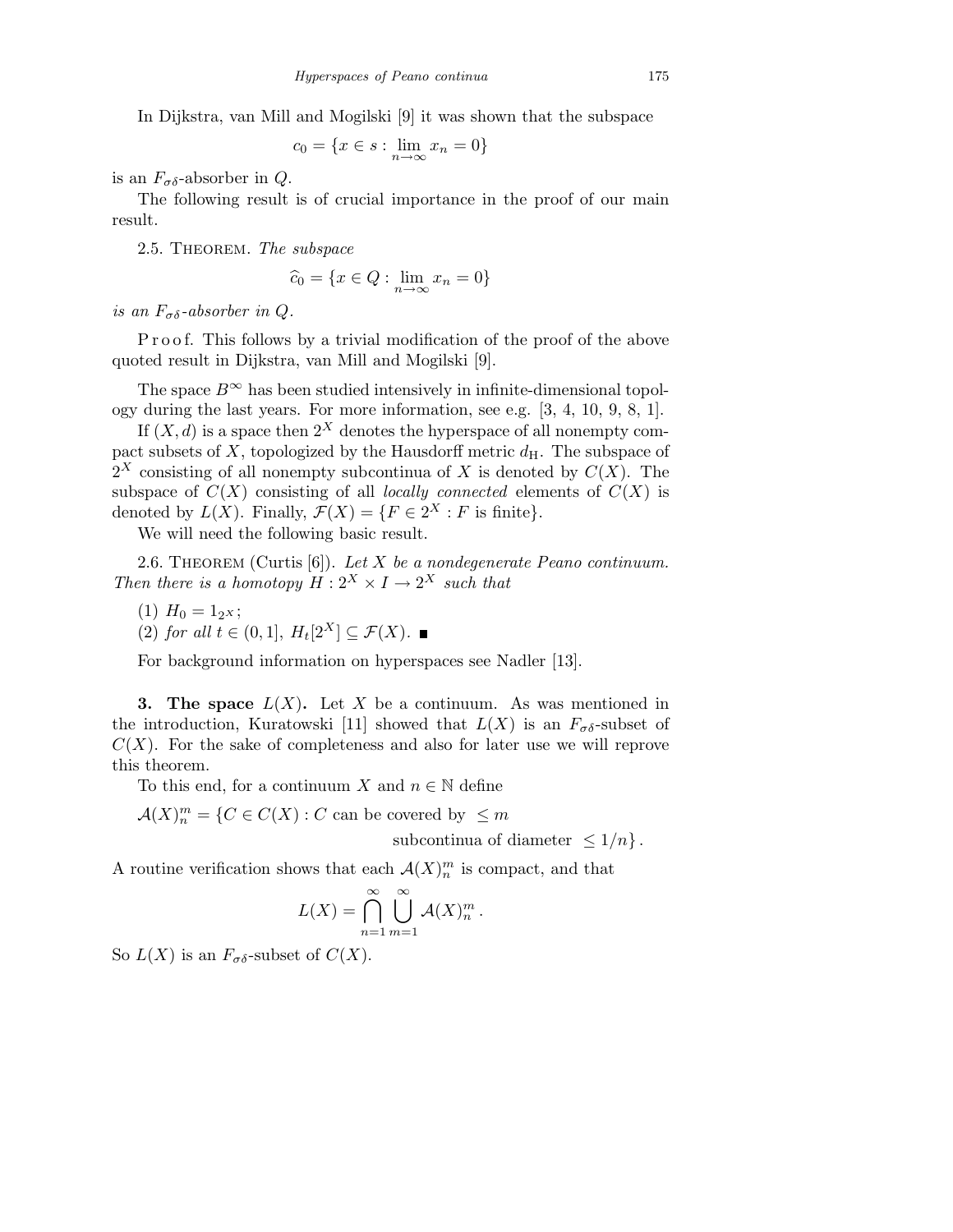For technical reasons that will be clear later, we need an " $F_{\sigma\delta}$ -approximation" of  $L(X)$  consisting of nowhere dense compacta (in fact of Z-sets). Since the  $\mathcal{A}(X)_n^m$  have nonempty interior in  $C(X)$ , we have to redefine them in order to have a chance to meet this criterion. For a continuum  $X$  and  $n \in \mathbb{N}$  define

 $\mathcal{B}(X)_n^m = \{C \in C(X) : C$  can be covered by  $\leq m$ 

subcontinua of diameter  $\leq (1/n) \operatorname{diam}(C)$ .

.

A routine verification shows again that each  $\mathcal{B}(X)_n^m$  is compact, and that

$$
L(X) = \bigcap_{n=1}^{\infty} \bigcup_{m=1}^{\infty} \mathcal{B}(X)_n^m
$$

In §4 we will show that for  $n \geq 3$  the compacta  $\mathcal{B}([-1,1]^n)_3^m$  are Z-sets in  $C([-1, 1]<sup>n</sup>).$ 

- 3.1. THEOREM. (1)  $L(\mathbb{R})$  is  $\sigma$ -compact.
- (2) For  $n \geq 2$ ,  $L(\mathbb{R}^n)$  and  $L([-1,1]^n)$  belong to the Borel class  $F_{\sigma\delta} \setminus G_{\delta\sigma}$ .

P r o o f. The proof of  $(1)$  is left as an exercise to the reader. For (2), for every  $x \in Q$  define  $S(x) \subseteq [-1,1]^2$  by

$$
S(x) = (\{0\} \times [-1,1]) \cup ([0,1] \times \{0\}) \cup \bigcup_{n=1}^{\infty} \{1/n\} \times \begin{cases} [0,x_n] & (x_n \ge 0), \\ [x_n,0] & (x_n \le 0). \end{cases}
$$

It is clear that the function  $S: Q \to C([-1,1]^2) \subseteq C(\mathbb{R}^2)$  defined by  $x \mapsto S(x)$  is an embedding. Now if  $x \in Q$  does not belong to  $\hat{c}_0$  then there exists an infinite subset  $E \subseteq \mathbb{N}$  and an  $\varepsilon > 0$  such that  $|x_i| \geq \varepsilon$  for all  $i \in E$ . Then  $S(x)$  is not locally connected at some point of  $\{0\} \times \{-\varepsilon, \varepsilon\}.$ Also, if x does belong to  $\hat{c}_0$  then  $S(x)$  is locally connected. Consequently,

$$
S[Q] \cap L([-1,1]^2) = S[Q] \cap L(\mathbb{R}^2) = S[\widehat{c}_0].
$$

So  $L(\mathbb{R}^2)$  and  $L([-1, 1]^2)$  contain a closed copy of  $\widehat{c}_0$ , which does not belong to the Borel class  $G_{\delta\sigma}$  because it is an  $F_{\sigma\delta}$ -absorber (Theorem 2.5). This proves that  $L(\mathbb{R}^2)$  and  $L([-1,1]^2)$  are not absolute  $G_{\delta\sigma}$ 's. Since  $L(\mathbb{R}^n)$ contains a closed copy of  $L(\mathbb{R}^2)$  for every  $n \geq 2$ , this also proves that  $L(\mathbb{R}^n)$ is not an absolute  $G_{\delta\sigma}$ . Similarly for  $L([-1, 1]^n)$ . ■

As remarked in the introduction, that  $L(\mathbb{R}^n)$  for  $n \geq 3$  belongs to the Borel class  $F_{\sigma\delta} \setminus G_{\delta\sigma}$  was proved by Mazurkiewicz [12]. For  $n = 2$  this was first proved by Cauty [5].

4.  $L([-1, 1]^{n})$  is contained in a  $\sigma Z$ -set. The aim of this section is to prove that for  $n \geq 3$ ,  $L([-1, 1]^{n})$  is contained in a  $\sigma Z$ -set in  $C([-1, 1]^{n})$ . The strategy of the proof is roughly speaking the following. First we push  $C([-1, 1]^{n})$  by a small movement into  $C(\Gamma)$  for a certain finite connected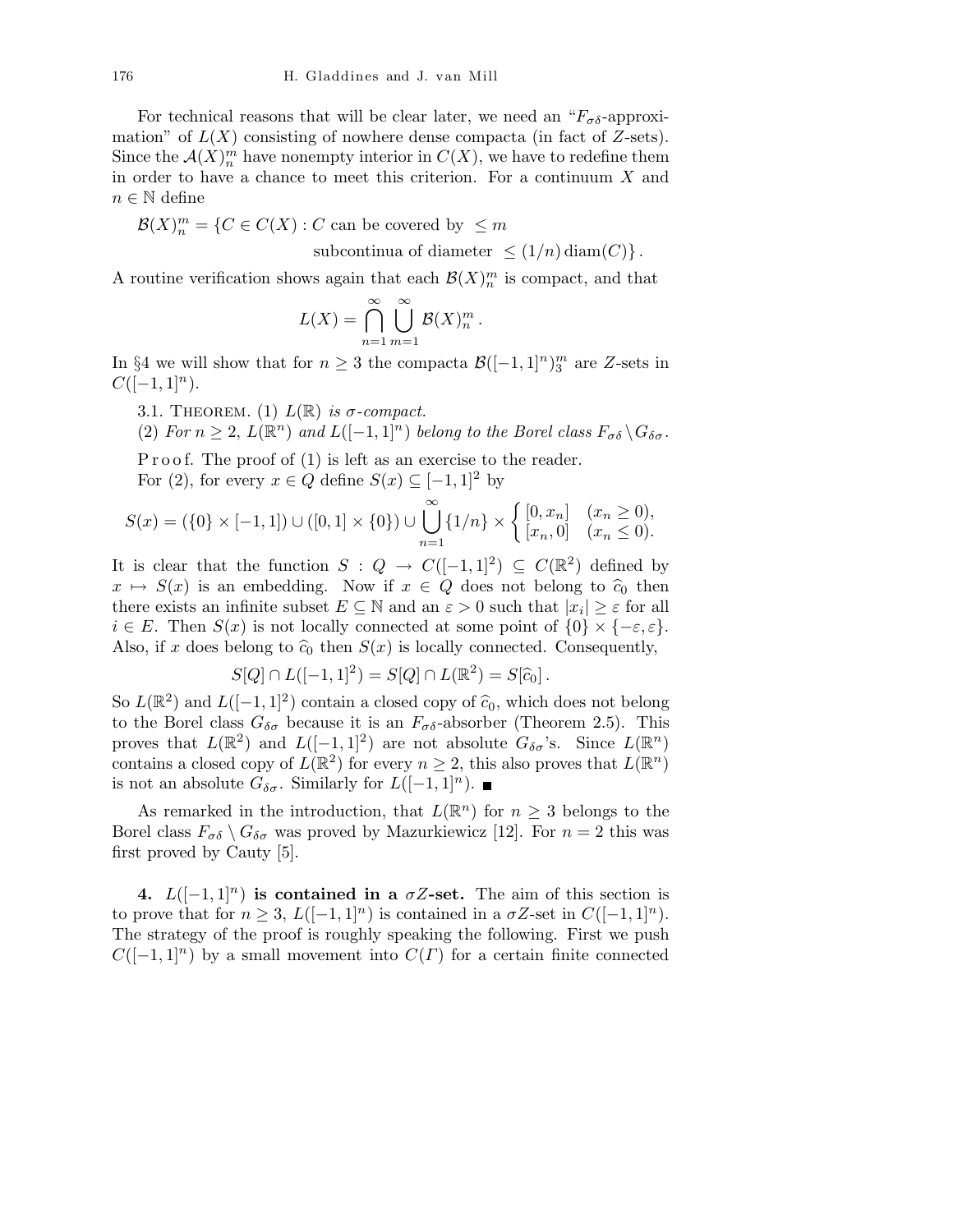graph  $\Gamma \subseteq [-1,1]^n$ . Then we carefully "blow up" each subcontinuum of  $Γ$  to a close subcontinuum of  $[−1, 1]$ <sup>n</sup> that has more or less the following shape:



Then we consider the collection

 $\mathcal{B} = \{C \in C([-1, 1]^n) : C \text{ can be covered by finitely many}\}$ subcontinua of diameter  $\leq \frac{1}{3}$  diam $(C)$ }

and note that in §3 it was shown that  $L([-1, 1]^n) \subseteq \mathcal{B}$  and that  $\mathcal{B}$  is  $\sigma$ compact. We then prove that  $\beta$  is a  $\sigma Z$ -set by observing that continua  $C$  of the type as shown in Figure 1 cannot be covered by finitely many subcontinua of diameter  $\leq \frac{1}{3}$  $rac{1}{3}$  diam(C).

As usual, let  $S^1$  denote  $\{x \in \mathbb{R}^2 : ||x|| = 1\}$ . We will use the well-known and easily established fact that there is a homeomorphism  $\varphi : D = \{x \in$  $\mathbb{R}^2 : ||x|| \leq 1$   $\to C(S^1)$  such that for every  $x \in S^1$ ,  $\varphi(x) = \{x\}$ . So if we identify  $S^1$  and the subspace  $\{\{x\} : x \in S^1\}$  of  $C(S^1)$  then  $\varphi$  is the identity on  $S<sup>1</sup>$ . If A is a square then we let  $\partial A$  denote its boundary.

Consider the square  $[0, 1] \times [0, 1]$  and its subspace

$$
G = \bigcup_{n=1}^{\infty} \bigcup_{m=1}^{2^n} \partial([(m-1) \cdot 2^{-n}, m \cdot 2^{-n}] \times [2^{-n}, 2^{-(n-1)}]) \cup (I \times \{0\}).
$$



We claim that there is a continuous function  $\tilde{e}: [0,1]^2 \to C(G)$  such that for every  $x \in G$ ,  $\tilde{e}(x) = \{x\}$ . This follows easily from the observation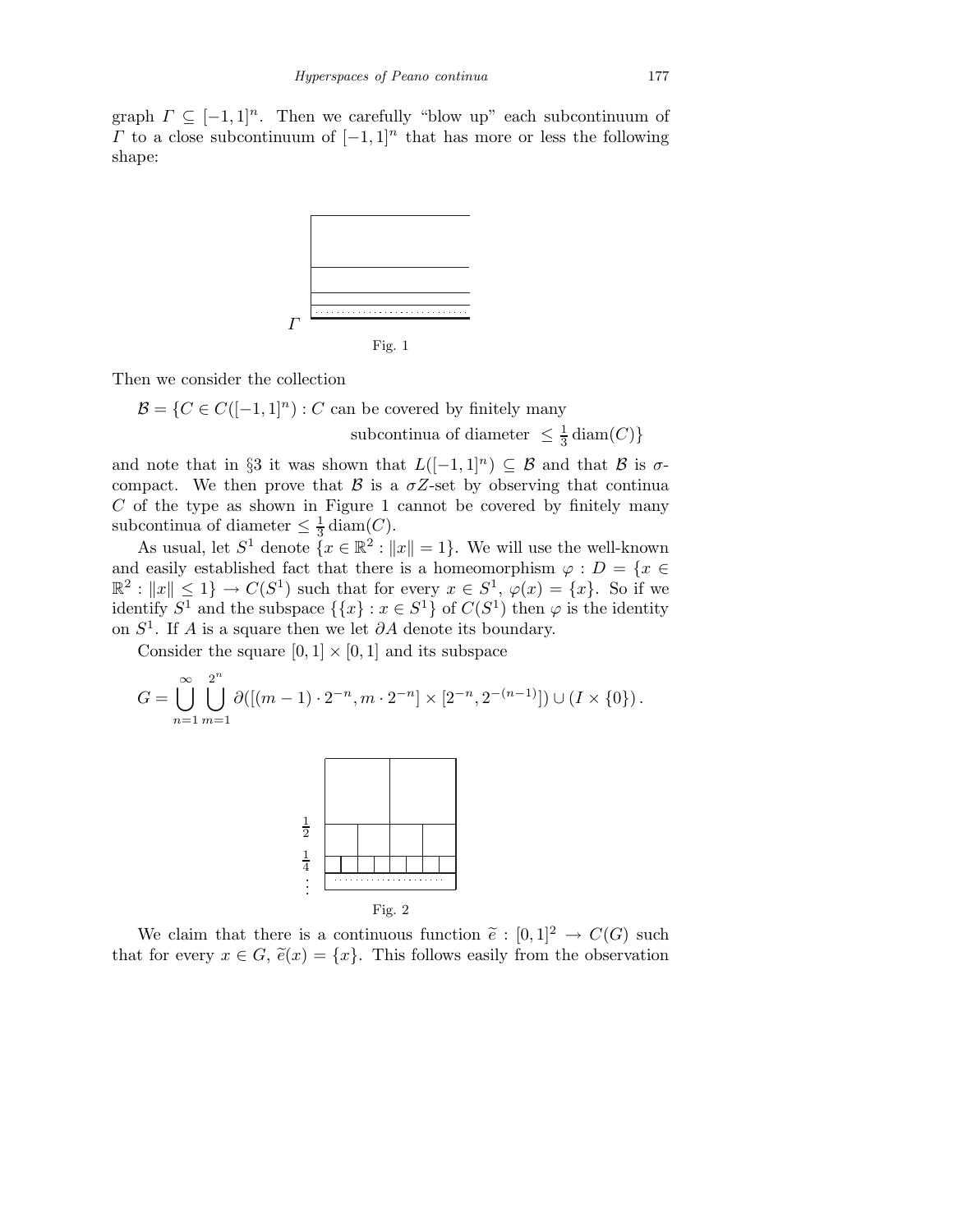above that  $C(S^1) \approx D$  and from the fact that the diameters of the sets of type  $\partial([m-1) \cdot 2^{-n}, m \cdot 2^{-n}] \times [2^{-n}, 2^{-(n-1)}]$  tend to 0 as  $n \to \infty$  and  $1 \leq m \leq 2^n$ .

Observe that if  $t \in I$  and  $2^{-n} \le t \le 2^{-(n-1)}$  then  $\bigcup_{\alpha \in I} \widetilde{e}[I \times \{t\}] \subseteq I \times$  $[2^{-n}, 2^{-(n-1)}]$ . This observation will be used in the proof of Proposition 4.1.

Let  $\Gamma$  be any finite connected graph (with a fixed triangulation) and let  $x_1, \ldots, x_N$  be the vertices of  $\Gamma$ . In addition, let  $\rho$  be an arbitrary admissible convex metric on  $\Gamma$  (not necessarily the path-length metric) and let  $0 < \delta < 1$ . We will associate with  $\Gamma$ , with the set  $\{x_1, \ldots, x_N\}$  and with the number  $\delta$  a certain space  $D(\Gamma)$  that will be important in the proof of Theorem 4.6;  $(\Gamma, \varrho), x_1, \ldots, x_N$  and  $\delta$  will be specified there.

For every  $n \leq N$  let  $t_n$  denote the point  $(\cos \frac{\pi}{n}, \sin \frac{\pi}{n}) \in \mathbb{R}^2$ . For every  $n \leq N$  let  $L_n$  be the straight line segment connecting  $t_n$  and  $(0, 0)$ . For notational simplicity we will denote the point  $(0,0)$  in  $\mathbb{R}^2$  by 0 from now on. By abuse of notation, for  $n \leq N$  and  $\alpha \in [0,1]$  we will write  $[0, \alpha t_n]$  for  $\{z \in L_n : ||z|| \leq \alpha\}$ . The union  $\bigcup_{i=1}^N L_i$  is denoted by S. Observe that it is a compact 1-dimensional subspace of  $\mathbb{R}^2$ .

Fix one of the  $L_i$  for a moment and let E be an edge of  $\Gamma$ . Then  $E \times L_i$ is a square. We think of E as the subspace  $E \times \{0\}$  of  $E \times L_i$ . We remove from  $E \times L_i$  the "same" open squares that we removed from  $[0,1]^2$  in order to get G. In that way we obtain a subspace  $G_i(E)$  of  $E \times L_i$  and we note that there is a continuous function  $e_E^i : E \times L_i \to C(G_i(E))$  which is the identity on  $G_i(E)$  (singletons and points are again identified here).

The union  $D(\Gamma)$  of all the sets  $G_i(E)$ , where  $i \leq N$  and  $E \subseteq \Gamma$  is an edge, is a 1-dimensional compact subspace of  $\Gamma \times S$  which contains  $\Gamma$ . We will not distinguish between a function  $g: \Gamma \to \Gamma$  and the function  $\hat{g}:$  $\Gamma \times \{0\} \to \Gamma \times \{0\}$  defined by  $\widehat{g}(x, 0) = (g(x), 0)$ . Let  $e : \Gamma \times S \to C(D(\Gamma))$ be the union of all the functions  $e_E^i$ , where E is an edge of  $\Gamma$  and  $i \leq N$ , and observe that clearly e is a continuous function which is the identity on  $D(\Gamma)$ .

4.1. PROPOSITION. Let  $i \leq N$  and  $\alpha \in (0,1]$ . For every n let

$$
C_n = \bigcup e[I \times \{2^{-2n} \alpha t_i\}] \quad and \quad C_0 = \bigcup_{j \neq i} \Gamma \times L_j.
$$

Then the collection  $\{C_n : n \geq 0\}$  is pairwise disjoint. Moreover, if C is a subcontinuum of  $\bigcup_{n=0}^{\infty} C_n$  then there exists  $n \geq 0$  such that  $C \subseteq C_n$ .

P r o o f. Fix  $n \in \mathbb{N}$ . Find  $p \in \mathbb{N}$  such that  $2^{-p} \le \alpha \le 2^{-(p-1)}$ . Then for every  $n$ , by the way  $e$  was constructed (see the above remark),

(1) 
$$
C_n = \bigcup e[I \times \{2^{-2n} \alpha t_i\}] \subseteq \Gamma \times [2^{-(p+2n)} t_i, 2^{-(p-1+2n)} t_i].
$$

So (1) implies that the collection  $\{C_n : n \geq 0\}$  is pairwise disjoint as well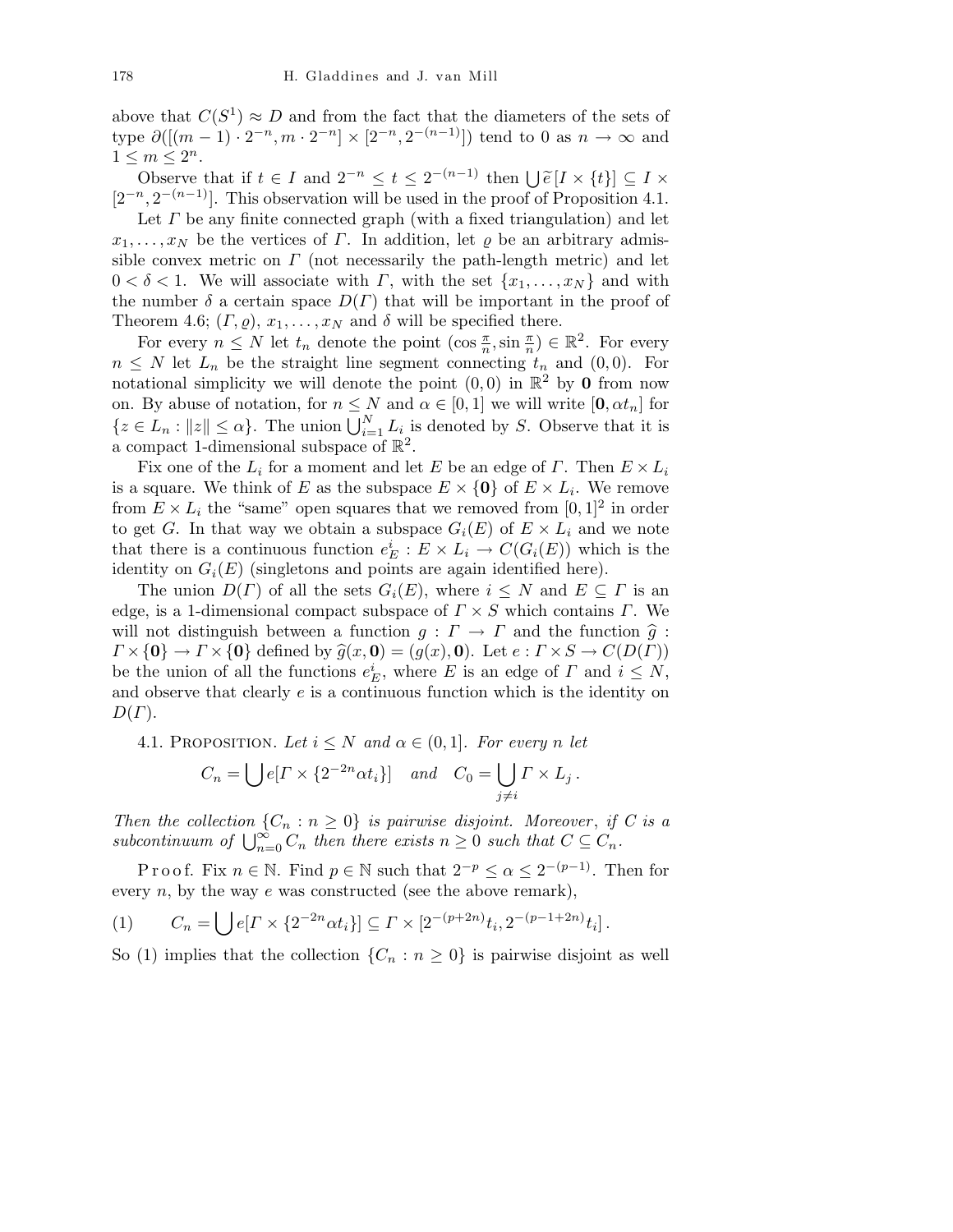as the fact that if a continuum is contained in the union of the  $C_n$ ,  $n \geq 0$ , then it must be contained in one of them.  $\blacksquare$ 

For every  $i \leq N$  define the continuous function  $s_i : C(\Gamma) \to [0, \delta]$  as follows:

$$
s_i(A) = \max\{\delta - \varrho(x_i, A), 0\}.
$$

In addition, let  $g: C(\Gamma) \to C(\Gamma)$  be the continuous function sending each  $A \in C(\Gamma)$  onto  $\widehat{B}_{\delta}(A)$ , the *closed*  $\rho$ -ball about A of radius  $\delta$ . Moreover, define the functions  $\widehat{S}^m : C(\Gamma) \to C(\Gamma \times S)$  ( $m \in \mathbb{N}$ ) by

$$
\widehat{S}^m(A) = (g(A) \times \{0\}) \cup \bigcup_{x_i \in g(A)} \{x_i\} \times [0, 2^{-(m-1)} s_i(A) t_i].
$$

4.2. LEMMA. The functions  $\widehat{S}^m$  ( $m \in \mathbb{N}$ ) are continuous. Moreover,  $\lim_{m\to\infty} \widehat{S}^m = g.$ 

P r o o f. Fix  $m \in \mathbb{N}$ . Let  $(A_k)_k$  be a sequence in  $C(\Gamma)$  converging to an element  $A \in C(\Gamma)$ . Put  $F = \{x_i : x_i \in g(A)\}$  and  $F_k = \{x_i : x_i \in g(A_k)\}\$  $(k \in \mathbb{N})$ , respectively. Since  $\{x_1, \ldots, x_N\}$  is finite, we may assume without loss of generality that  $F_1 = F_k$  for every  $k \in \mathbb{N}$ . By continuity of the function g, it clearly follows that  $F_1 \subseteq F$ . In addition, by continuity of the functions  $s_i$ , the only way we can get into trouble with the continuity of  $\hat{S}^m$  is if there exist points in  $F \setminus F_1$ . So assume that there exists  $x_i \in F \setminus F_1$ . Then  $\varrho(x_i, A_k) > \delta$  for every k, which implies that  $\varrho(x_i, A) \geq \delta$ , i.e.,  $\varrho(x_i, A) = \delta$ because  $x_i \in g(A)$ . But then  $s_i(A) = 0$  so that  $x_i$  adds nothing to  $\widehat{S}^m(A)$ .

That  $\lim_{m\to\infty} \widehat{S}^m = g$  is clear.

Define  $\widehat{S}_m : C(\Gamma) \to 2^{\Gamma \times S}$   $(m \in \mathbb{N})$  by

$$
\widehat{S}_m(A) = (g(A) \times \{\mathbf{0}\}) \cup \bigcup_{i=1}^N \bigcup_{n=1}^\infty g(A) \times \{2^{-2n} 2^{-(m-1)} s_i(A) t_i\}.
$$

4.3. LEMMA. The functions  $\widehat{S}_m$  ( $m \in \mathbb{N}$ ) are continuous. Moreover,  $\lim_{m\to\infty} \widehat{S}_m = g.$ 

Define  $\widehat{T}_m : C(\Gamma) \to 2^{\Gamma \times S}$  by

$$
\widehat{T}_m(A) = \widehat{S}^m(A) \cup \widehat{S}_m(A) \qquad (A \in C(\Gamma)).
$$

4.4. LEMMA. (1) The functions  $\widehat{T}_m$  ( $m \in \mathbb{N}$ ) are continuous;

- (2) for every  $A \in C(\Gamma)$ ,  $\widehat{T}_m(A)$  is connected;
- (3)  $\lim_{m\to\infty} \widehat{T}_m = g$ .

P r o o f.  $(1)$  and  $(3)$  follow from Lemmas 4.2 and 4.3. In addition,  $(2)$  is clear.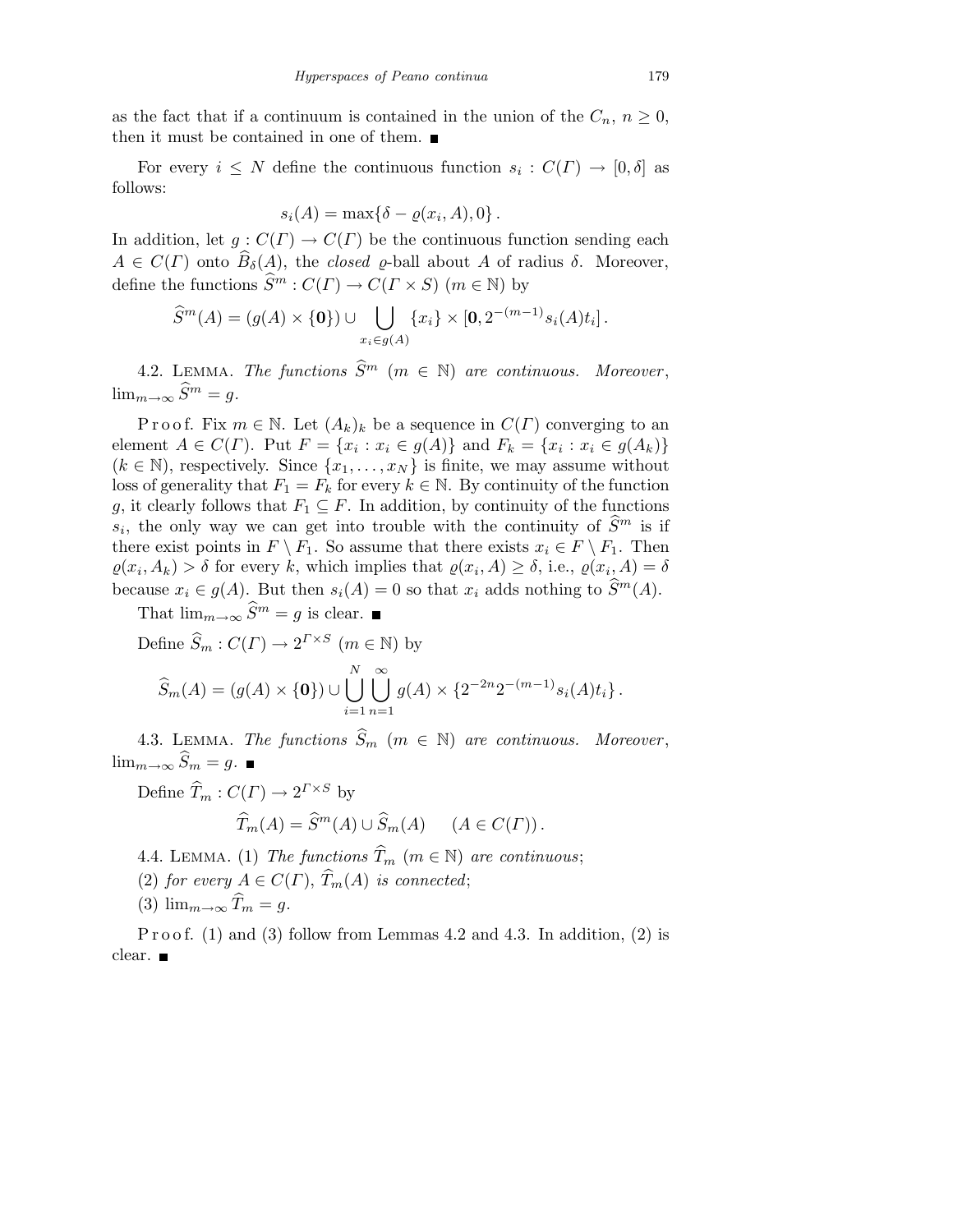For every  $m \in \mathbb{N}$  we define  $T_m : C(\Gamma) \to C(D(\Gamma))$  by

$$
T_m(A) = \bigcup e[\widehat{T}_m(A)] \quad (A \in C(\Gamma)).
$$

4.5. LEMMA. (1) The functions  $T_m$  ( $m \in \mathbb{N}$ ) are continuous;

(2) for every  $A \in C(\Gamma)$ ,  $T_m(A)$  is connected;

(3)  $\lim_{m\to\infty} T_m = g$ .

P r o o f. Since the union operator in hyperspaces is continuous ( $[14,$ Proposition 5.3.6]), this follows immediately from Lemma 4.4.  $\blacksquare$ 

We now come to the main result in this section.

4.6. THEOREM. If  $n \geq 3$  then  $L([-1,1]^n)$  is contained in a  $\sigma Z$ -set of  $C([-1, 1]<sup>n</sup>).$ 

P r o o f. Fix  $n \geq 3$  and let d denote the euclidean metric on  $[-1, 1]^n$ . Consider the collection

 $\mathcal{B} = \{C \in C([-1, 1]^n) : C$  can be covered by finitely many

subcontinua of diameter  $\leq \frac{1}{3}$  $\frac{1}{3}$  diam $(C)$ .

In §3 it was shown that  $L([-1, 1]^n) \subseteq \mathcal{B}$  and that  $\mathcal{B}$  is  $\sigma$ -compact. We will show that B is a  $\sigma Z$ -set. So let  $\varepsilon > 0$ . Our task is to produce a continuous function  $f: C([-1, 1]^n) \to C([-1, 1]^n) \setminus \mathcal{B}$  such that  $d_H(f, 1_{C([-1, 1]^n)}) < \varepsilon$ .

By Curtis and Schori [7] there is a finite connected graph  $\Gamma \subseteq [-1,1]^n$ and a map  $\xi: C([-1,1]^n) \to C(\Gamma)$  such that  $\widehat{d}_{\mathrm{H}}(\xi, 1_{C([-1,1]^n)}) < \frac{1}{4}$  $\frac{1}{4}\varepsilon$ . By pushing  $\Gamma$  into  $(-1, 1)^n$  if necessary, we may assume that  $\Gamma \subseteq (-1, 1)^n$ .

Let  $\varrho$  be a convex metric on  $\Gamma$  (for example the path-length metric).

CLAIM 1. There exists  $\delta > 0$  such that if  $x, y \in \Gamma$  and  $\rho(x, y) \leq \delta$  then  $d(x,y) \leq \frac{1}{8}$  $rac{1}{8}\varepsilon$ .

Let  $\{x_1, \ldots, x_N\} \subseteq \Gamma$  be a  $\frac{1}{2}\delta$ -net with respect to the metric  $\varrho$ , i.e., for every  $x \in \Gamma$  there exists  $i \leq N$  with  $\varrho(x, x_i) \leq \frac{1}{2}\delta$ . Because  $\Gamma$  has finitely many vertices only, we may assume without loss of generality that every vertex of  $\Gamma$  belongs to  $\{x_1, \ldots, x_N\}$ . We triangulate  $\Gamma$  in such a way that  ${x_1, \ldots, x_N} \subseteq \Gamma$  is its new vertex set.

We have now specified  $\Gamma$ ,  $\varrho$ ,  $\delta$  and  $\{x_1, \ldots, x_N\}$ .

Assume that  $D(\Gamma)$ , g and  $T_m$  ( $m \in \mathbb{N}$ ) are constructed as above. Since  $n \geq 3$  and  $\dim(D(\Gamma)) = 1$ , we can approximate the projection  $\pi : D(\Gamma) \to \Gamma$ arbitrarily closely by an embedding ([14, Remark 4.4.5]). So we may assume that  $D(\Gamma) \subseteq [-1,1]^n$  and that  $\Gamma$  corresponds to the subspace  $\Gamma \times \{0\}$  of  $\Gamma \times S$ .

CLAIM 2.  $\widehat{d}_{\mathrm{H}}(1_{C(\varGamma)}, g) < \frac{1}{4}$  $rac{1}{4}\varepsilon$ .

Since g sends every  $A \in C(\Gamma)$  onto its closed  $\delta \varrho$ -ball, this follows directly from Claim 1.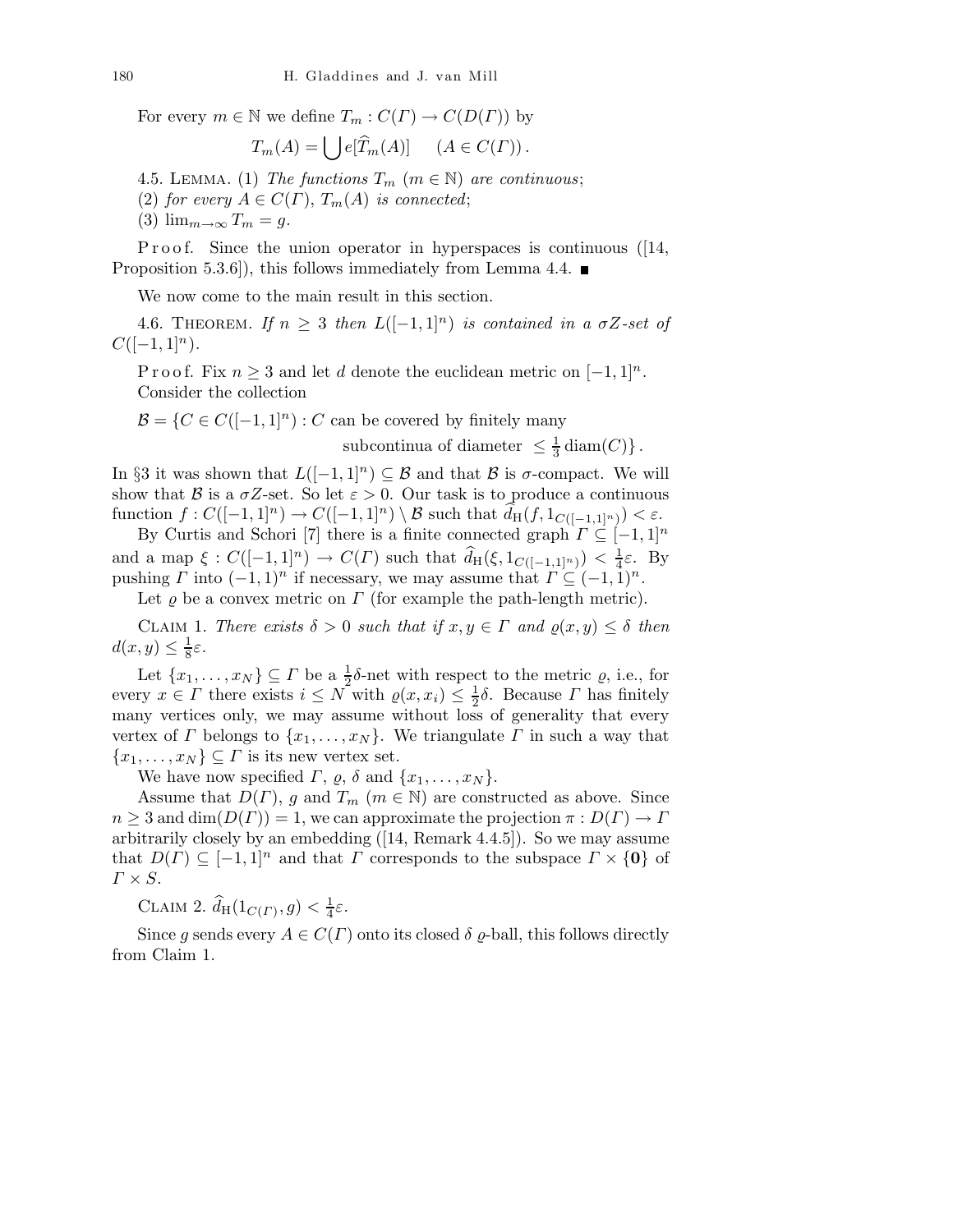By Lemma 4.5 we may pick  $M \in \mathbb{N}$  so large that

(2) 
$$
\forall m \geq M \left[ \widehat{d}_{\mathrm{H}}(g, T_m) < \frac{1}{4} \varepsilon \right].
$$

This implies by Claim 2 that for all  $m \geq M$  we have  $d_H(1_{C([-1,1]^n)}, T_m \circ \xi)$  $\epsilon \in \mathcal{E}$ . The approximation of  $1_{C([-1,1]^n)}$  that we are looking for will be  $T_m \circ \xi$ for some large  $m \geq M$ . So at this stage we already know that our map is  $\varepsilon$ -close to the identity. Since its image must also miss  $\mathcal{B}$ , all there remains to prove is that for some large m the image of  $T_m$  misses  $\mathcal{B}$ .

CLAIM 3. Fix  $\eta > 0$ . There exists  $\gamma \in (0,1]$  such that for all  $\gamma_0, \gamma_1 \in$ [0,  $\gamma$ ], all  $i \leq N$  and all  $x, y \in \Gamma$  with  $d(x, y) \geq \eta$  and  $\hat{x} \in e((x, \gamma_0 t_i))$  and  $\widehat{y} \in e((y, \gamma_1 t_i))$  we have

$$
d(\widehat{x}, \widehat{y}) \ge \frac{7}{8}d(x, y).
$$

Suppose that such a  $\gamma$  does not exist. Then there exist sequences  $(p_n)_n$ and  $(q_n)_n$  in  $(0,1]$  with  $p_n, q_n \leq 1/n$  for every n, an  $i(n) \leq N$  and a pair  $a_n, b_n$  in  $\Gamma$  such that

 $(1) \forall n \in \mathbb{N}$  [ $d(a_n, b_n) \geq \eta$ ]; (2) for some  $\widehat{a}_n \in e((a_n, p_n t_{i(n)}))$  and  $\widehat{b}_n \in e((b_n, q_n t_{i(n)})),$  $d(\widehat{a}_n, \widehat{b}_n) < \frac{7}{8}$  $rac{7}{8}d(a_n,b_n)$ .

We may assume without loss of generality that  $i(n) = i(1)$  for every n and that  $({a_n, b_n})_n$  converges to  ${a, b}$ . Observe that  $d(a, b) \geq \eta$ . We easily arrive at a contradiction because the sequence  $({\{\widehat{a}_n,\widehat{b}_n\}})_n$  converges to  ${a, b}$ (here we use the continuity of e and the fact that e is the identity on  $\Gamma$ ), which implies that

$$
d(a,b) = \lim_{n \to \infty} d(\widehat{a}_n, \widehat{b}_n) \leq \frac{7}{8} \lim_{n \to \infty} d(a_n, b_n) = \frac{7}{8} d(a, b).
$$

But this contradicts  $d(a, b) \geq \eta > 0$ .

CLAIM 4. There exists 
$$
\mu > 0
$$
 such that for all  $A \in C(\Gamma)$ ,  $\text{diam}(g(A)) \geq \mu$ .

For every  $A \in C(\Gamma)$ ,  $g(A)$  has nonempty interior in  $\Gamma$  and consequently contains more than one point because  $\Gamma$  is connected. By compactness of  $C(\Gamma)$  and continuity of g this yields  $0 < \min\{\text{diam}(g(A)) : A \in C(\Gamma)\}.$ 

Let  $\mu$  be such as in Claim 4, and let  $\gamma$  be such as in Claim 3 for  $\eta = \frac{1}{2}$  $rac{1}{2}\mu$ . Pick  $m_0 \geq M$  so large that  $2^{-m_0} < \gamma$ . Since  $\text{diam}(g(A)) \geq \mu > 0$  for every  $A \in C(\Gamma)$ , by Lemma 4.5 we may pick  $m \geq m_0$  so large that

(3) 
$$
\forall A \in C(\Gamma) \left[ \text{diam}(T_m(A)) \leq \frac{8}{7} \text{diam}(g(A)) \right].
$$

Now consider the function  $T_m$ .

CLAIM 5. If  $A \in C(\Gamma)$  then  $T_m(A)$  cannot be covered by finitely many subcontinua of diameter at most  $\frac{1}{3}$  diam $(T_m(A))$ .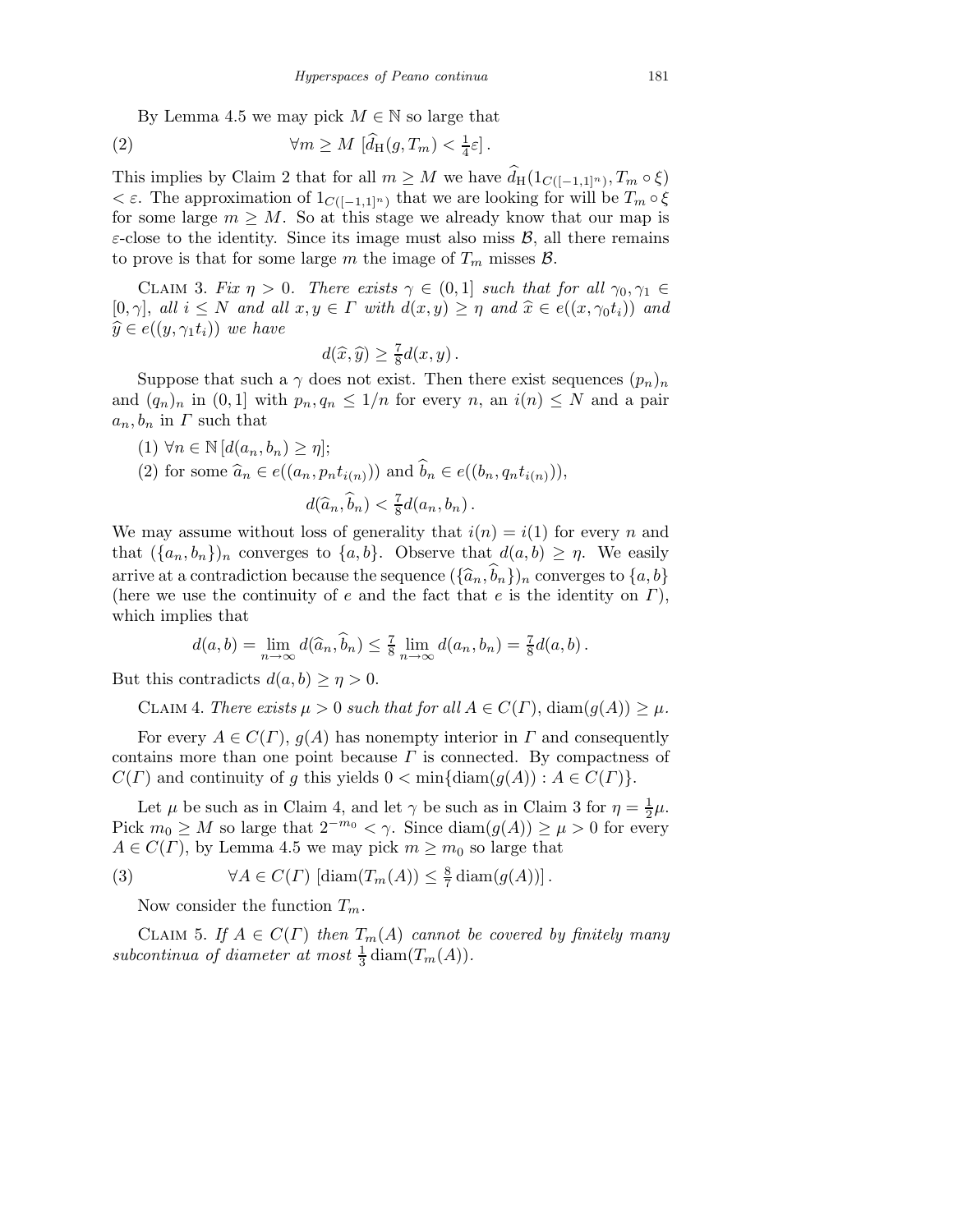Fix  $A \in C(\Gamma)$ . We first claim that there exists  $i \leq N$  such that  $s_i(A) > 0$ and  $x_i \in g(A)$ . Since  $x_1, \ldots, x_N$  is a  $\frac{1}{2}\delta$ -net there exists  $i \leq N$  such that  $\varrho(x_i, A) \leq \frac{1}{2}$  $\frac{1}{2}\delta$ . For this *i* clearly  $s_i(A) > 0$  and  $x_i \in g(A)$ .

Take a point  $x \in g(A)$  such that  $d(x, x_i) = \max\{d(y, x_i) : y \in g(A)\}.$ Observe that  $d(x, x_i) \geq \frac{1}{2} \operatorname{diam}(g(A)) \geq \eta$ . For every n let

$$
\widehat{p}_n = (x, 2^{-2n} 2^{-(m-1)} s_i(A) t_i).
$$

Put  $K = \{x_i\} \times [0, 2^{-(m-1)} s_i(A) t_i]$ . We claim that for every n

$$
d\Big(e(\widehat{p}_n), \bigcup e[K]\Big) > \frac{1}{3}\operatorname{diam}(T_m(A)).
$$

To see this, pick arbitrary  $p_n \in e(\widehat{p}_n)$  and  $q \in \bigcup e[K]$ . Then by Claim 3 and (3) we have

$$
d(p_n, q) \ge \frac{7}{8} d(x_i, x) \ge \frac{7}{8} \cdot \frac{1}{2} \operatorname{diam}(g(A))
$$
  
 
$$
\ge \frac{7}{8} \cdot \frac{1}{2} \cdot \frac{7}{8} \operatorname{diam}(T_m(A)) > \frac{1}{3} \operatorname{diam}(T_m(A)).
$$

So a subcontinuum of  $T_m(A)$  of diameter  $\leq \frac{1}{3}$  $\frac{1}{3}$  diam $(T_m(A))$  that intersects  $e(\widehat{p}_n)$  misses  $\bigcup e[K]$ .

Put  $\alpha = 2^{-(m-1)} s_i(A)$ . Observe that

$$
T_m(A) \setminus \bigcup e[K] \subseteq \bigcup_{n=1}^{\infty} \bigcup e[I \times \{2^{-2n} \alpha t_i\}] \cup \bigcup_{j \neq i} \Gamma \times L_j.
$$

So by Proposition 4.1, if C is a subcontinuum of  $T_m(A) \setminus \bigcup e[K]$  then either  $C \subseteq \Gamma$  or for some unique  $n, C \subseteq \bigcup e[\Gamma \times \{2^{-2n} \alpha t_i\}]$ . Now simply observe that there are infinitely many  $\hat{p}_n$  so that there are infinitely many subcontinua of  $T_m(A)$  of diameter at most  $\frac{1}{3}$  diam $(T_m(A))$  needed to cover  $T_m(A)$ .

**5.**  $L([-1, 1]^n)$  is strongly  $F_{\sigma\delta}$ -universal. The aim of this section is to prove that  $L([-1, 1]^{n})$  is strongly  $F_{\sigma\delta}$ -universal in  $C([-1, 1]^{n})$ , provided that  $n \geq 2$ . The strategy of the proof is roughly speaking the following. First we use Theorem 2.6 to approximate a continuum  $C \subseteq [-1,1]^n$  arbitrarily closely by a finite set  $F$ . Then we add straight line segments to  $F$  to make it connected. Moreover, to each point of  $F$  we add small sets of the form used in the proof of Theorem 3.1. These sets are needed to make sure that some but not all of the approximations that we construct are locally connected. Then we add to each point of  $F$  a closed half-ball. This ball is added for technical reasons: it allows us later to establish rather easily that our approximation is an embedding.

5.1. THEOREM. If  $n \geq 2$  then  $L([-1,1]^n)$  is strongly  $F_{\sigma\delta}$ -universal in  $C([-1, 1]^{n}).$ 

P r o o f. Let  $A \subseteq Q$  be an  $F_{\sigma \delta}$ -subset, let  $f : Q \to C([-1,1]^n)$  be an embedding that restricts to a Z-embedding of some compact subset  $K \subseteq Q$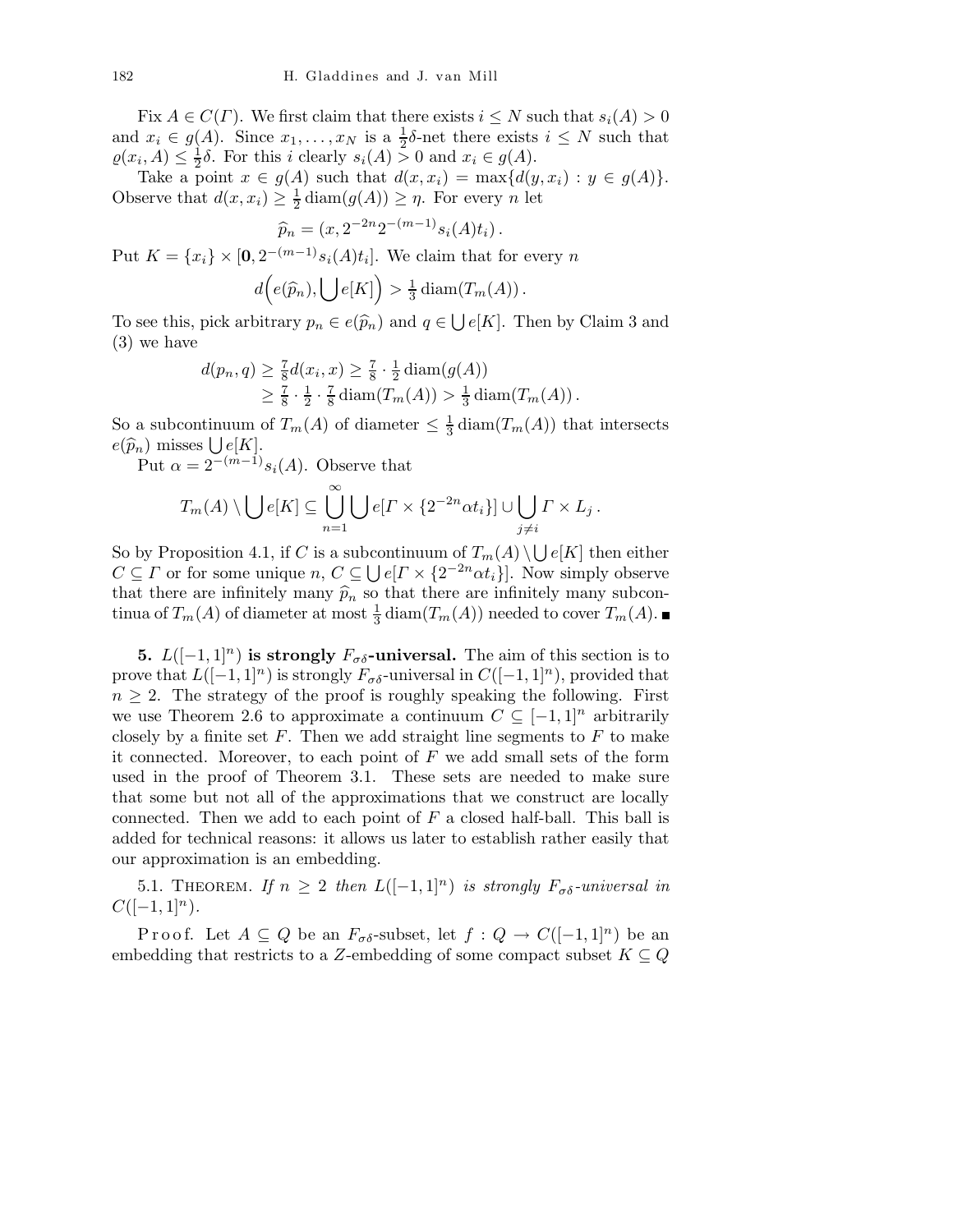

$$
Fig. 3
$$

and let 
$$
\varepsilon > 0
$$
. Define  $\mu : Q \to [0, \frac{1}{9}\varepsilon]$  by  

$$
\mu(x) = \frac{1}{9} \min\{\varepsilon, d_H(f(x), f[K])\}.
$$

By Theorem 2.6 there is a homotopy  $H: 2^{[-1,1]^n} \times I \to 2^{[-1,1]^n}$  such that

- $(1)$   $H_0 = 1_{2^{[-1,1]^n}};$
- (2) for every  $t \in (0,1], H_t[2^{[-1,1]^n}] \subseteq \mathcal{F}([-1,1]^n)$ .

It is clear that we may additionally assume that

- (3) for every  $t \in I$ ,  $d_H(H_t, 1_{2^{[-1,1]^n}}) \le 2t$ ;
- (4) for every  $t \in (0,1],$

$$
H[2^{[-1,1]^n} \times [t,1]] \subseteq \mathcal{F}([-1+t,1-t]^n).
$$

Let  $g: Q \to Q$  be an embedding such that  $g^{-1}[\hat{c}_0] = A$  (Theorem 2.5). For every  $x \in Q$  let  $\hat{x} \in Q$  be defined as follows:

$$
\widehat{x} = (x_1, \underbrace{x_1, x_2}, \underbrace{x_1, x_2, x_3}, \underbrace{x_1, x_2, x_3, x_4}, \ldots).
$$

Define  $T: Q \to C([-1, 1]^2)$  by the formula

$$
T(x) = (\{0\} \times [-1,1]) \cup ([0,1] \times \{0\})
$$
  

$$
\cup \bigcup_{n=1}^{\infty} {\{\frac{1}{2n}\}} \times \left\{ \begin{aligned} [0,g(x)_n] & (g(x)_n \ge 0), \\ [g(x)_n,0] & (g(x)_n \le 0), \end{aligned} \right.
$$
  

$$
\cup \bigcup_{n=1}^{\infty} {\{1 - \frac{1}{3n}\}} \times \left\{ \begin{aligned} [0, \frac{1}{n}\hat{x}_n] & (\hat{x}_n \ge 0), \\ [\frac{1}{n}\hat{x}_n,0] & (\hat{x}_n \le 0). \end{aligned} \right.
$$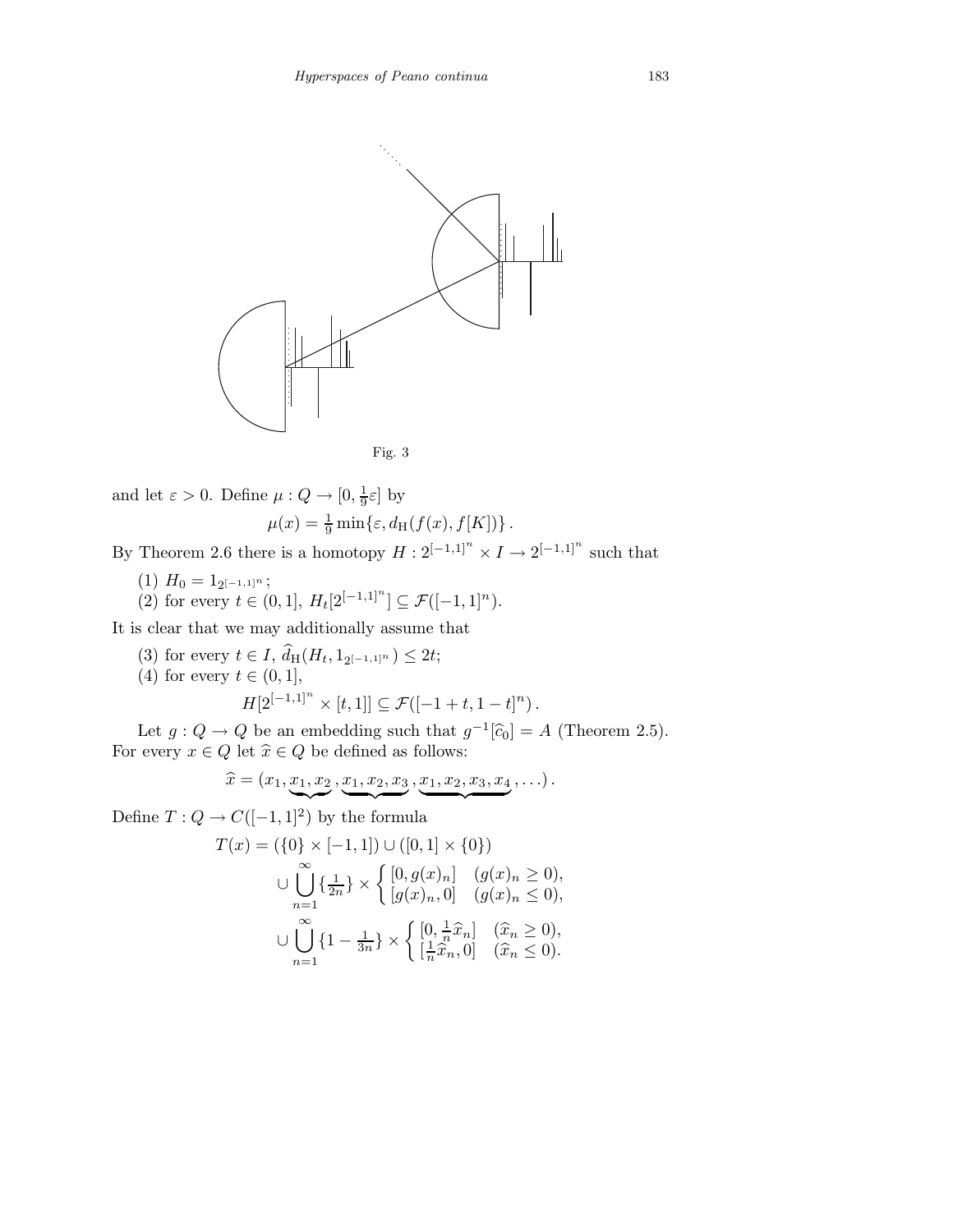Just as in the proof of Theorem 3.1 it follows that  $T(x) \in L([-1,1]^2)$  iff  $x \in A$ . Observe that  $(0,0) \in T(x)$  for all  $x \in Q$ .

For all  $x, y \in [-1, 1]^n$  let  $\overline{xy}$  denote the straight line segment in  $[-1, 1]^n$ connecting x and y. In addition, for  $x, y \in [-1, 1]^n$  and  $r \in [0, \infty)$  let

$$
\ell(x, y, r) = \{p \in \overline{xy} : d(p, \{x, y\}) \le r\}.
$$

If  $x \in [-1, 1]^n$  and  $\delta \ge 0$  then

$$
\widehat{B}_l(x,\delta) = \{ p \in [-1,1]^n : ||x - p|| \le \delta \text{ and } p_1 \le x_1 \}.
$$

For every  $x \in Q$  let  $F(x) = H(f(x), 2\mu(x))$ . Then if  $\mu(x) > 0$ ,  $F(x)$  is a finite approximation of the continuum  $f(x)$ . Now define  $h: Q \to C([-1, 1]^n)$ as follows:

$$
h(x) = \bigcup_{a,b \in F(x)} \ell(a, b, 4\mu(x))
$$
  

$$
\cup \bigcup_{a \in F(x)} a + \mu(x)(T(x) \times \underbrace{\{0\} \times \ldots \times \{0\}}_{n-2 \text{ times}})
$$
  

$$
\cup \bigcup_{a \in F(x)} \widehat{B}_l(a, \mu(x)).
$$

CLAIM 1. h is well-defined, continuous and  $h|K = f|K$ . Moreover, for every  $x \in Q$ ,  $d_H(f(x), h(x)) \leq \frac{8}{9} \min{\varepsilon, d(f(x), f[K])}$ .

• Let  $x \in Q$ . Then by  $(4)$ ,  $F(x) \subseteq [-1+2\mu(x), 1-2\mu(x)]^n$ , which implies that

$$
\bigcup_{a,b \in F(x)} \ell(a, b, 4\mu(x)) \subseteq [-1 + 2\mu(x), 1 - 2\mu(x)]^n,
$$
  

$$
\bigcup_{a \in F(x)} \widehat{B}_l(a, \mu(x)) \subseteq [-1 + \mu(x), 1 - \mu(x)]^n.
$$

Since

$$
\mu(x)(T(x) \times \underbrace{\{0\} \times \ldots \times \{0\}}_{n-2 \text{ times}}) \subseteq [0, \mu(x)] \times [-\mu(x), \mu(x)] \times \underbrace{\{0\} \times \ldots \times \{0\}}_{n-2 \text{ times}}
$$

we therefore conclude that  $h(x) \subseteq [-1 + \mu(x), 1 - \mu(x)]^n$ .

• If  $\mu(x) > 0$  then  $h(x)$  is compact and nonempty, being a finite union of compact nonempty sets. If  $\mu(x) = 0$  then  $h(x) = f(x)$ , which is also compact and nonempty. So for every  $x \in Q$ ,  $h(x) \in 2^{[-1,1]^n}$ .

• We claim that  $h(x)$  is connected. Observe that it suffices to show that

$$
P = \bigcup_{a,b \in F(x)} \ell(a,b,4\mu(x))
$$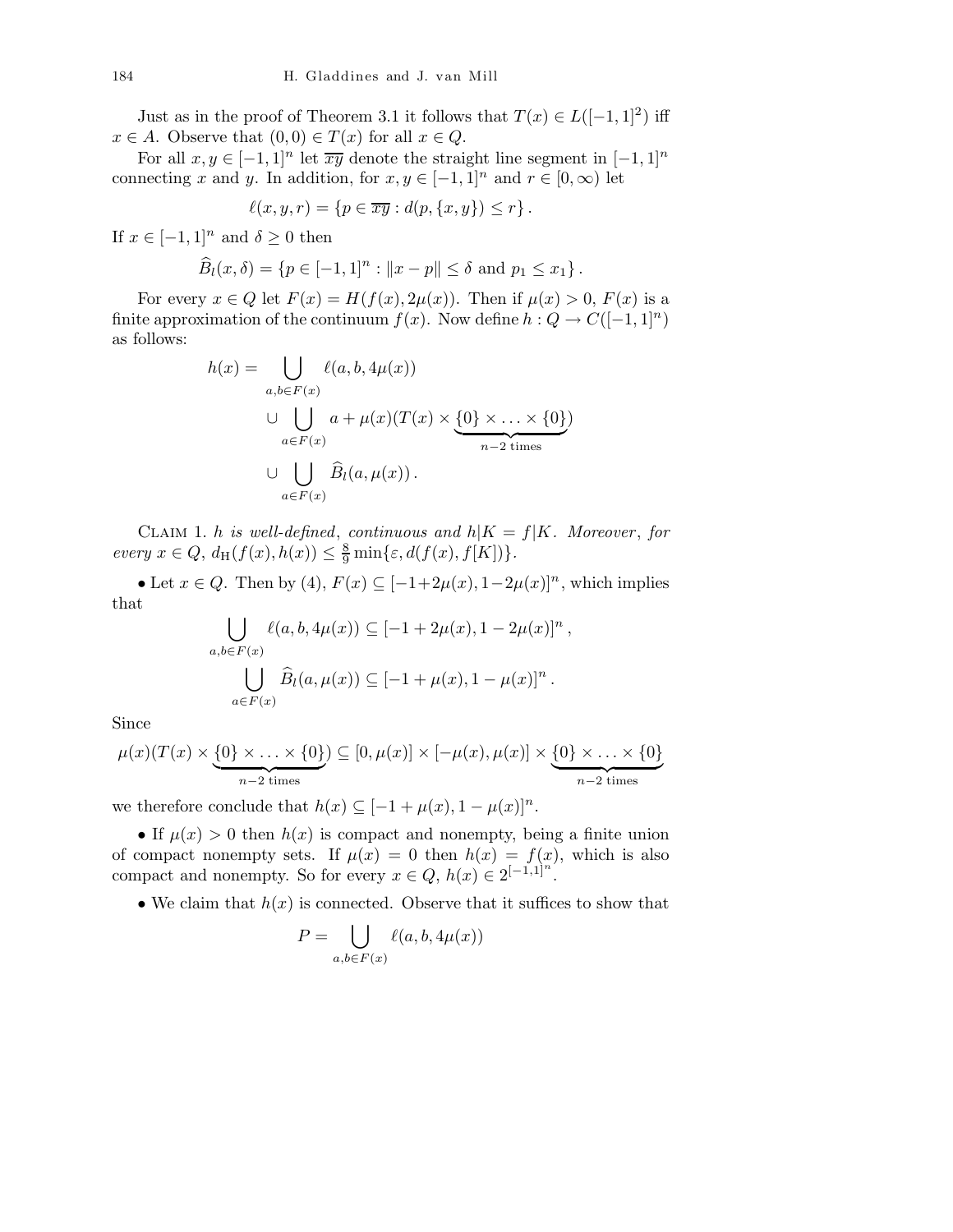is connected. Suppose that  $P$  is not connected. Then we can write  $P$  as  $U \cup V$ , where U and V are disjoint nonempty open subsets of P. Put  $F = U \cap F(x)$  and  $G = V \cap F(x)$ , respectively. Then both F and G are nonempty. Since by (3) we have  $d_H(f(x), F \cup G) \leq 4\mu(x)$ , it follows that  $f(x) \subseteq \widehat{B}(F, 4\mu(x)) \cup \widehat{B}(G, 4\mu(x)).$  The connectedness of  $f(x)$  and the fact that both  $F$  and  $G$  are nonempty now imply that

$$
\widehat{B}(F, 4\mu(x)) \cap \widehat{B}(G, 4\mu(x)) \neq \emptyset.
$$

So there exist  $a \in F$  and  $b \in G$  such that  $d(a, b) \leq 8\mu(x)$ . But then  $\frac{1}{2}(a+b)$ is contained in  $U$  as well as in  $V$ , which is a contradiction.

• It is clear that  $h$  is continuous.

• Fix  $x \in Q$ . It is clear that  $d_H(f(x), h(x)) \leq 8\mu(x)$  from which it follows that  $d_H(f(x), h(x)) \leq \frac{8}{9} \min{\varepsilon, d_H(f(x), f[K])}$ . So we are done because this inequality implies that  $h|K = f|K$ .

CLAIM 2.  $h$  is injective.

First observe that from Claim 1 and the fact that  $f$  is an embedding it follows that

(5) 
$$
h[Q \setminus K] \cap h[K] = \emptyset.
$$

Now fix  $x, y \in Q$  such that  $h(x) = h(y)$ . Our task is to show that  $x = y$ . If both x and y belong to K then since  $h|K = f|K$  and f is an embedding, it is trivial that  $x = y$ . If e.g.  $x \notin K$  and  $y \in K$  then from (5) it follows that  $h(x) \neq h(y)$ . So without loss of generality we may assume that  $x, y \in Q\backslash K$ . So both  $\mu(x)$  and  $\mu(y)$  are positive.

We will first prove that  $\mu(x) = \mu(y)$ . Assume the contrary, e.g. that  $\mu(x) < \mu(y)$ . There exists a point  $\underline{m} = (m_1, \dots, m_n) \in h(x)$  such that

$$
\forall p \in h(x) \ [p_1 \le m_1].
$$

Then for every  $p \in F(x)$  we have  $p_1 \leq m_1 - \mu(x)$ . Moreover, the point

$$
q=(m_1-\mu(x),m_2,\ldots,m_n)\in F(x).
$$

Since  $\widehat{B}_l(q,\mu(x)) \subseteq h(x)$  and  $\mu(y) > \mu(x) > 0$ , this implies that

$$
\dim(h(x) \cap ((m_1 - \mu(y), 1] \times [-1, 1]^{n-1})) = n \ge 2.
$$

On the other hand, we have

$$
\forall p \in F(y) \ [p_1 \le m_1 - \mu(y)].
$$

This implies that

$$
h(y) \cap ((m_1 - \mu(y), 1] \times [-1, 1]^{n-1})
$$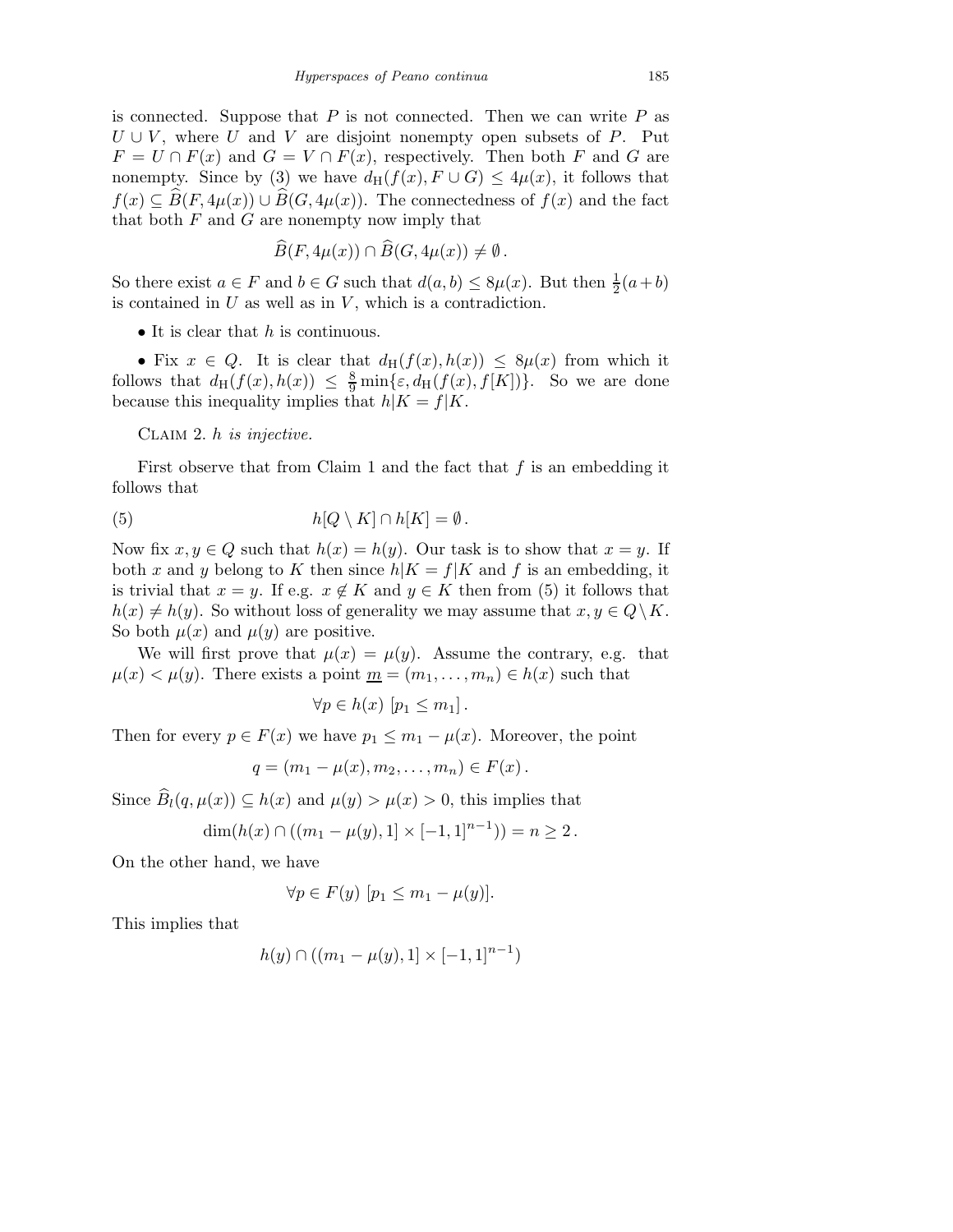is a countable union of 1-dimensional compact sets, and therefore is 1-dimensional ([14, Theorem 4.3.7]). This contradiction establishes that  $\mu(x)$  $=\mu(y).$ 

Again consider the point  $\underline{m} \in h(x)$ . Since  $\mu(x) = \mu(y)$ ,

$$
m^* = (m_1 - \mu(x), m_2, \dots, m_n) \in F(x) \cap F(y).
$$

Since  $F(x)$  and  $F(y)$  are finite,  $m_1$  is maximal, and the intervals  $[0, \frac{1}{n} \hat{x}_n]$ have length at most  $1/n$   $(n \in \mathbb{N})$  there are a neighborhood U of  $\underline{m}$  and a  $\xi \in (0,1]$  such that

$$
U \cap h(x) = m^* + \mu(x)((T(x) \cap ([\xi, 1] \times [-1, 1]) \times \underbrace{\{0\} \times \ldots \times \{0\}}_{n-2 \text{ times}}))
$$
  
=  $m^* + \mu(y)((T(y) \cap ([\xi, 1] \times [-1, 1]) \times \underbrace{\{0\} \times \ldots \times \{0\}}_{n-2 \text{ times}})).$ 

Since the coordinates of x appear infinitely often in the coordinates of  $\hat{x}$  (at pregiven places), and the same is true for y, it now easily follows that  $x = y$ .

CLAIM 3. 
$$
h^{-1}[L([-1,1]^n)] \setminus K = A \setminus K = h^{-1}[L((-1,1)^n)] \setminus K.
$$

Observe that by construction  $h[Q \setminus K] \subseteq 2^{(-1,1)^n}$ . It is clear that a finite union of locally connected continua is locally connected. Also, recall that  $T$ was constructed such that  $T(x) \in L([-1,1]^2)$  iff  $x \in A$ . So if  $x \in A \setminus K$  then  $h(x)$  is locally connected. Now assume that  $x \notin A \cup K$ . Then  $\mu(x) > 0$ . We first assume that there exists  $s > 0$  such that  $T(x)$  is not locally connected at any point of the segment  $\{0\} \times (0, s)$ .

Let  $\hat{m} = (m_1, \ldots, m_n)$  be a point in  $F(x)$  such that

$$
\forall p \in F(x) \ [p_1 \le m_1].
$$

Without loss of generality assume that

$$
\forall p \in F(x) \ [p_1 = m_1 \Rightarrow p_2 \le m_2].
$$

Then clearly  $h(x)$  is not locally connected at some point of the segment

$$
Z = \{m_1\} \times (m_2, m_2 + \mu(x)s) \times \{m_3\} \times \ldots \times \{m_n\}.
$$

To see this, use the fact that  $F(x)$  is finite and that the only possibility for a point of Z to be a point of local connectedness of  $h(x)$  is if it lies on a horizontal segment in  $h(x)$  with left endpoint in  $F(x)$ .

In case there exists  $s < 0$  such that  $T(x)$  is not locally connected at any point of the segment  $\{0\} \times (0, s)$ , proceed analogously.

CLAIM 4. h is a  $Z$ -embedding.

Since  $h[K] = f[K]$  is a Z-set, it suffices to show that if  $Y \subseteq Q \setminus K$  is compact, then  $h[Y]$  is a Z-set. But this is clear because each continuum in h[Y] contains a free arc, so the expansion homotopy  $A \mapsto B_s(A) = \{p \in$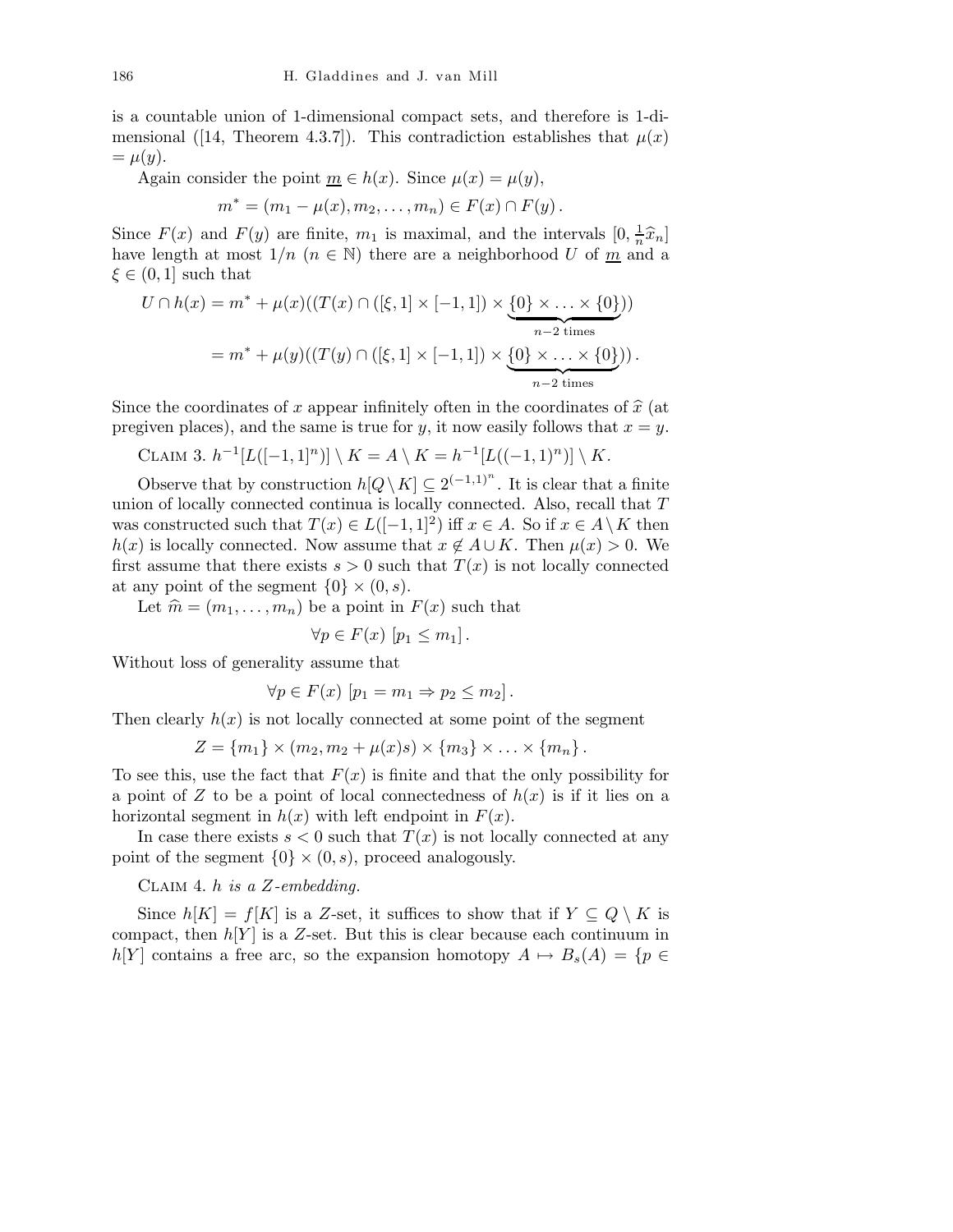$[-1, 1]$ <sup>n</sup> :  $d(p, A) \leq s$ } maps  $C([-1, 1]$ <sup>n</sup>) into the complement of  $h[Y]$ , for every positive s.

This completes the proof of the theorem.

6. The main result and comments. A combination of Theorems 3.1, 4.6 and 5.1 gives a proof of the following:

6.1. THEOREM. If  $n \geq 3$  then  $L([-1,1]^n)$  is an  $F_{\sigma \delta}$ -absorber in  $C([-1, 1]<sup>n</sup>)$ .  $\blacksquare$ 

Fix  $n \geq 3$ . It is clear that  $\{A \in C([-1,1]^n) : A \cap \partial [-1,1]^n \neq \emptyset\}$  is a Z-set in  $C([-1, 1]<sup>n</sup>)$ . Since an  $F_{\sigma\delta}$ -absorber in Q minus a Z-set in Q is an  $F_{\sigma\delta}$ -absorber (Baars, Gladdines and van Mill [1, Theorem 9.3]), it follows that the set of all Peano continua in  $[-1, 1]^n$  that miss the boundary also forms an  $F_{\sigma\delta}$ -absorber in  $C([-1, 1]^n)$ . An application of Corollary 2.4 yields our main result.

6.2. THEOREM. If  $n \geq 3$  then  $L(\mathbb{R}^n)$  is homeomorphic to  $B^{\infty}$ .

6.3.  $\text{Re}\,\text{m}\,\text{ar}\,\text{k}$ . As is clear from Theorem 3.1(1), our main result is false for  $n = 1$ . This leaves open the question whether it can be proved for  $n = 2$ . We do not know the answer to this question. Observe that by Theorems 3.1 and 5.1, the only thing left to prove is that  $L([-1,1]^2)$  is contained in a  $\sigma Z$ -set of  $C([-1, 1]^2)$ . An inspection of our proof of Theorem 4.6 will show that our methods essentially do not apply to this case. It is known, however, as was brought to our attention recently by Cauty, that the space of all arcs in the plane is homeomorphic to  $B^{\infty}$  (see Cauty [5]).

It is natural to ask whether  $L(Q)$  and  $L(s)$  are homeomorphic to  $B^{\infty}$ . Observe that we nowhere used the fact that we were dealing with a finitedimensional cube. So in fact we also proved that  $L(Q)$  is an  $F_{\sigma\delta}$ -absorber in  $Q$ . The question remains what can be said about  $L(s)$ . Note that the above trick for  $\mathbb{R}^n$  does not apply here because B is not compact. But in Theorem 5.1 we made our approximations in such a way that they miss the boundary of the cube under consideration; see Claim 3 in the proof of Theorem 5.1. So our proof also shows that  $L(s)$  is an  $F_{\sigma\delta}$ -absorber in  $C(Q)$ and consequently that  $L(s)$  and  $B^{\infty}$  are homeomorphic.

## **References**

- [1] J. Baars, H. Gladdines, and J. van Mill, *Absorbing systems in infinite-dimensional manifolds*, Topology Appl., to appear.
- [2] C. Bessaga and A. Pełczyński, *Selected Topics in Infinite-Dimensional Topology*, PWN, Warszawa 1975.